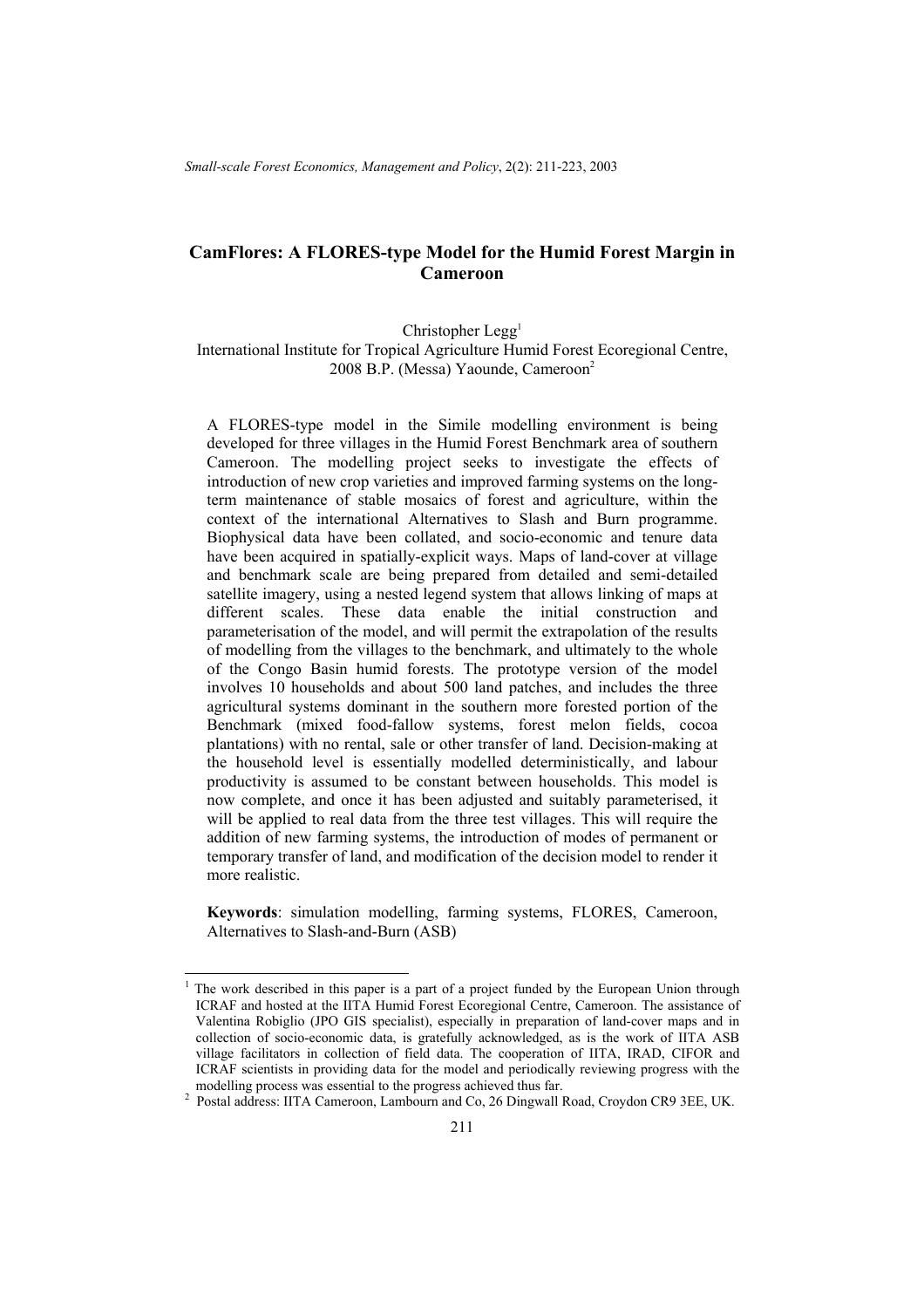### **INTRODUCTION**

Deforestation is widely recognized as a critical problem in the humid tropics (e.g. Achard *et al.* 2002). Not only is the local environment degraded, with loss of benefits such as water, soil quality and forest products, but the global environment suffers through loss of carbon stocks and biodiversity. The global Alternatives to Slash and Burn (ASB) programme seeks to address these issues and to provide the means for sustainable livelihoods for farmers living in and around the forests of the humid tropics. The construction of system dynamics models of the interactions between farmers and their environment provides one way in which different scenarios for development can be compared.

## **Modelling Complex Land-use Systems**

Complex land-use systems involving interactions between humans and their environment are difficult to understand and manage. Computer models provide one tool to facilitate this understanding, but should never be used as accurate predictors of behaviour. Rather, they can increase understanding of the functioning and driving forces of these systems. As Levins (1966) stated, 'computer models are essential for understanding reality, but should not be confused with reality itself'. Models are 'caricatures of reality' and can provide a metaphor to assist understanding (Carpenter *et al.* 1999). They can also allow 'learning from the future' (Oxley and Lemon 2000) through exploring the possible consequences of different scenaria.

A wide range of distinct modelling approaches are now being applied to natural resource management problems. Increasingly, these models incorporate socioeconomic data and are no longer purely biophysical in approach (Carpenter *et al.* 1999, Oxley and Lemon 2000, Lynam *et al.* 2002). Three main modelling techniques have been employed. Bayesian Networks and Multi-Agent simulations have proved particularly appropriate to models constructed interactively with farmers and other actors (Lynam *et al.* 2002), while system dynamics models, often in the Stella modelling environment, have been successfully used for integration of biophysical and socio-economic aspects (Jones *et al*. 2002, Van Noordwijk 2002). The requirement to add a flexible spatial dimension to system dynamics models incorporating human and land issues led to the development of the Simile modelling evvironment (Muetzelfeldt and Taylor 1997, 2001). During the past three years, Simile has been used to construct several models to investigate interactions between humans and forest in the tropics. The first FLORES model (Forest Land Orientated Resource Envisioning System) was developed in 1999, based on data from ASB and other study areas in western Jambi Province, Sumatera, Indonesia (Vanclay *et al*. 2003a). The approach has subsequently been used elsewhere to model human activities at the forest frontier (Vanclay *et al*. 2003b). Studies of deforestation at the humid forest edge in Cameroon have been undertaken since the mid-1990s as part of the global ASB initiative, and funding was obtained in 2000 to apply FLORES-type modelling techniques in this area. The current project, financed by the European Union through ICRAF (the International Centre for Research on Agroforestry), and managed by the IITA (International Institute for Tropical Agriculture) Humid Forest Ecoregional Centre, commenced in November 2000.

The main objectives of the modelling programme are to investigate the effects of introducing improved plant species and new agricultural techniques on the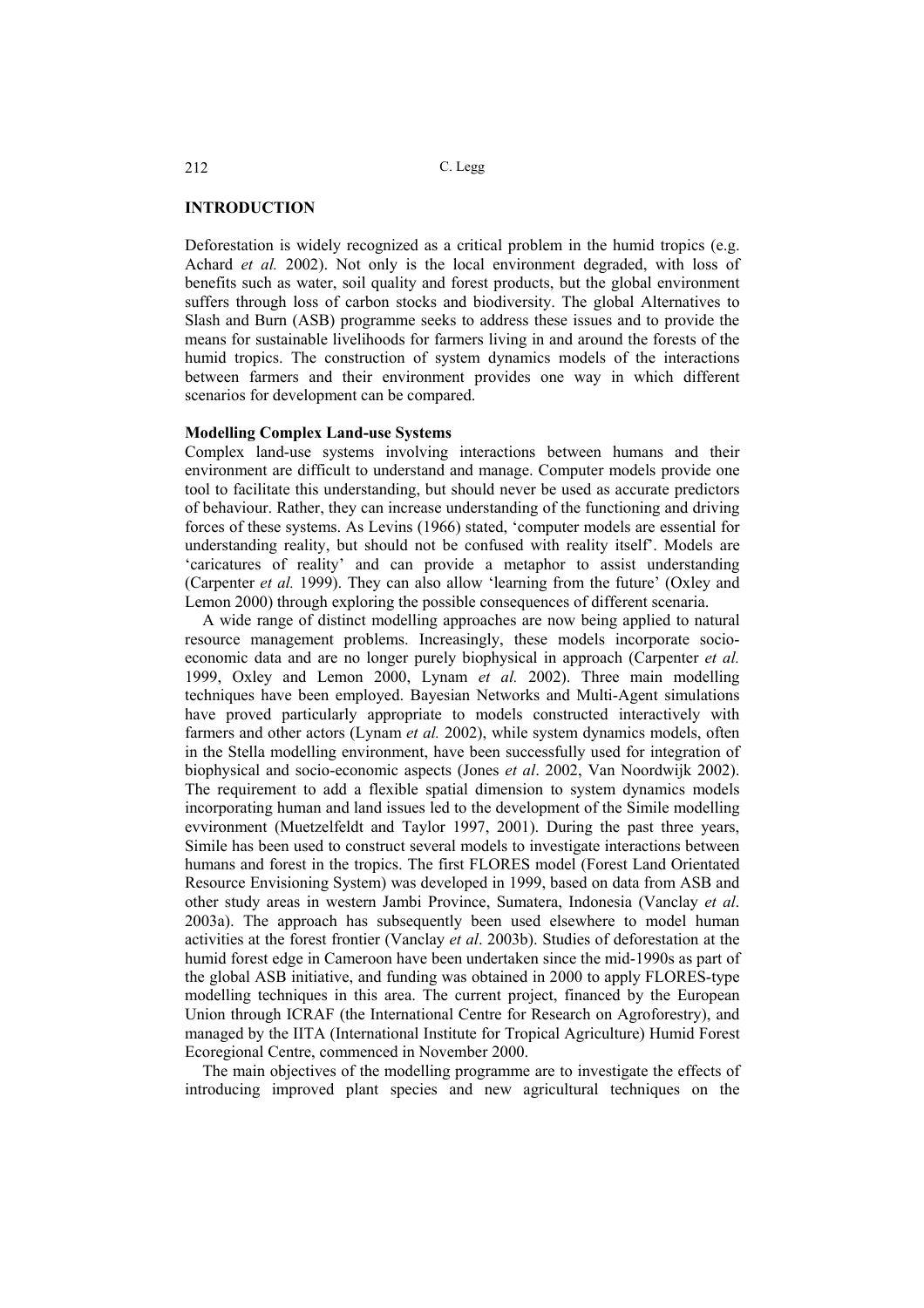sustainability of forest-cultivation mosaics at the humid forest margin, and to assess the impacts of changes in market structure, transportation networks and external financial factors on household livelihoods in villages. It is also hoped that the process of building models will improve understanding of the interactions between people and their environment, particularly in regard to biodiversity and carbon stocks, and will stimulate a critical evaluation of the range of biophysical and market data available to the modelers. The use of models permits consideration of time scales much longer than those possible in normal field trials, and also allows simulation of catastrophic outcomes which would be morally repugnant in the real world (Legg and Robiglio 2001).

Model design and calibration has benefited from feedback from potential users of the model, including National agricultural and international research centers in Cameroon (e.g. ICRAF, and CIFOR, the Center for International Forestry Research). Their scientists have met at regular intervals in two working groups, one on human issues in the model and the other on biophysical issues. Both working groups have commented constructively at each stage of model development, and have provided data for model calibration. Village farmers have been briefed on objectives of modelling at village workshops, and have collaborated actively in field data collection. Detailed maps of village land patches posted regularly in study villages have provoked much interest and discussion. Once the prototype model is running stably, it will be demonstrated to villagers, and their opinions sought as to its applicability.

#### **The Humid Forest Benchmark in Southern Cameroon**

The research, implementation and extension work of the International Institute for Tropical Agriculture in sub-Saharan Africa is concentrated in a series of ecozonal benchmark areas (Douthwaite *et al.* 2001). These areas have been selected to be as representative as possible of whole ecozones, encompassing within them the variability of natural vegetation, soils, climate, population and agricultural practices found in the ecozone as a whole. The benchmarks are considered as representative samples of the ecozones, and thus new plant species and improved agricultural systems tested in the benchmarks should be readily extended to the rest of the ecozone.

The Humid Forest Benchmark in southern Cameroon was originally denoted in the mid-1990s on the basis of regional surveys in Cameroon. It lies on the northwestern edge of the Congo Basin humid forest zone (Figure 1), and is a representative sample of the margins of the Central African humid forest, which occupies parts of Central African Republic, Gabon, Equatorial Guinea, Congo, Cameroon and Democratic Republic of Congo (Gockowski and Baker 1996). Rainfall (over 1500mm/year), topography and population density within the benchmark are typical of the region. Several research agencies have concentrated their activities within this benchmark, contributing to a valuable data source. The relative ease of access and stability in Cameroon further adds to the utility of working in this location.

The three villages targetted in the present study lie along a gradient of population density, forest abundance and land availability. Population density increases from fewer than 10 persons per square kilometer in the south of the benchmark to an average of about 80 persons per square kilometer in the north.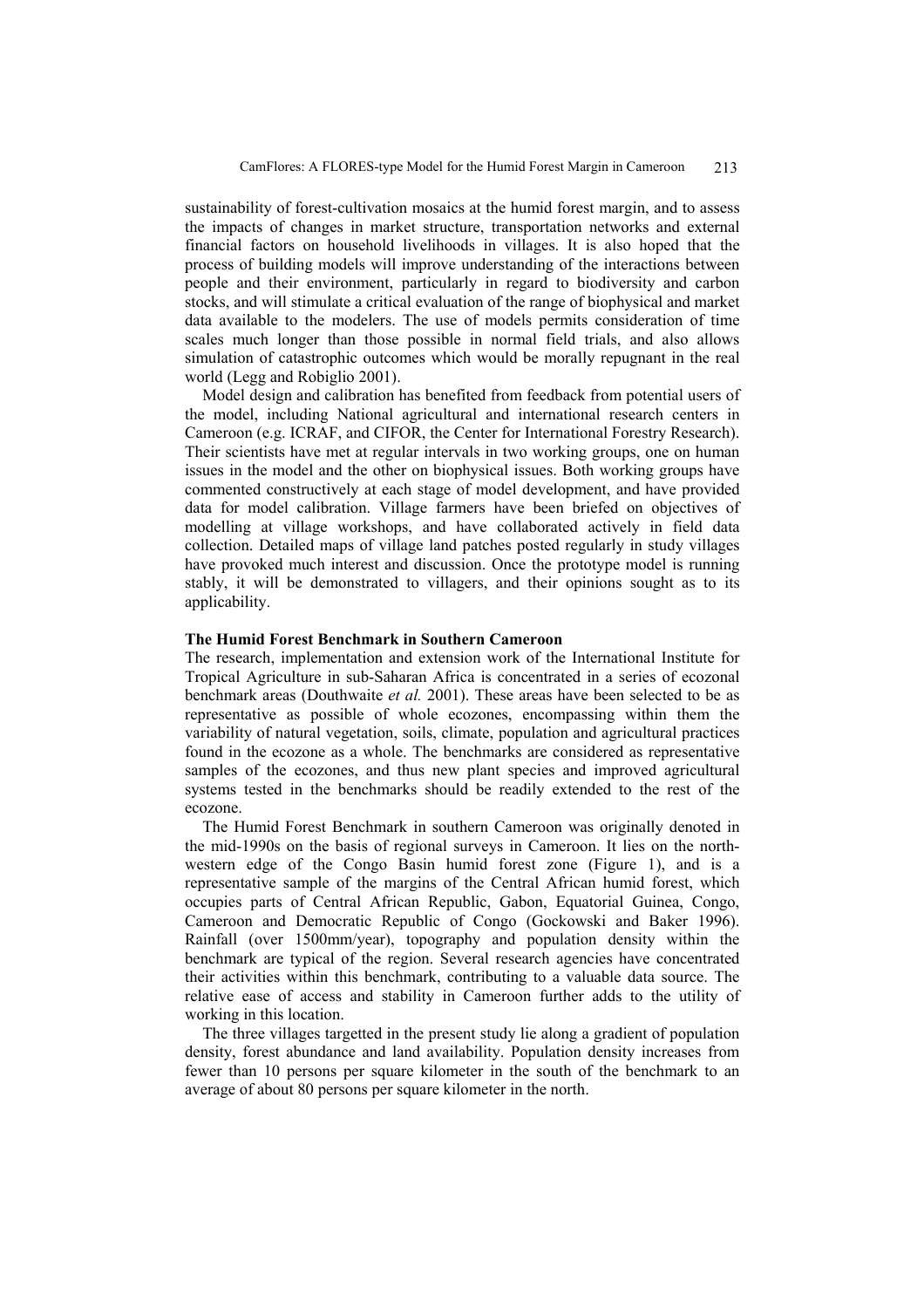214 C. Legg



**Figure 1**. The Humid Forest Benchmark area of Cameroon, and its position in relation to the forests of the Congo Basin

## **CAMFLORES: THE MODEL**

## **Concepts Underpinning CamFlores**

The prototype CamFlores model uses a simplified landscape and an artificial village with 10 households in two lineages or clans. The village and landscape are based on observed land tenure and land-use systems in the southern part of the benchmark area, notably the village of Akok. Here the agriculture and land tenure are relatively 'traditional' compared to the more populated and more market-driven villages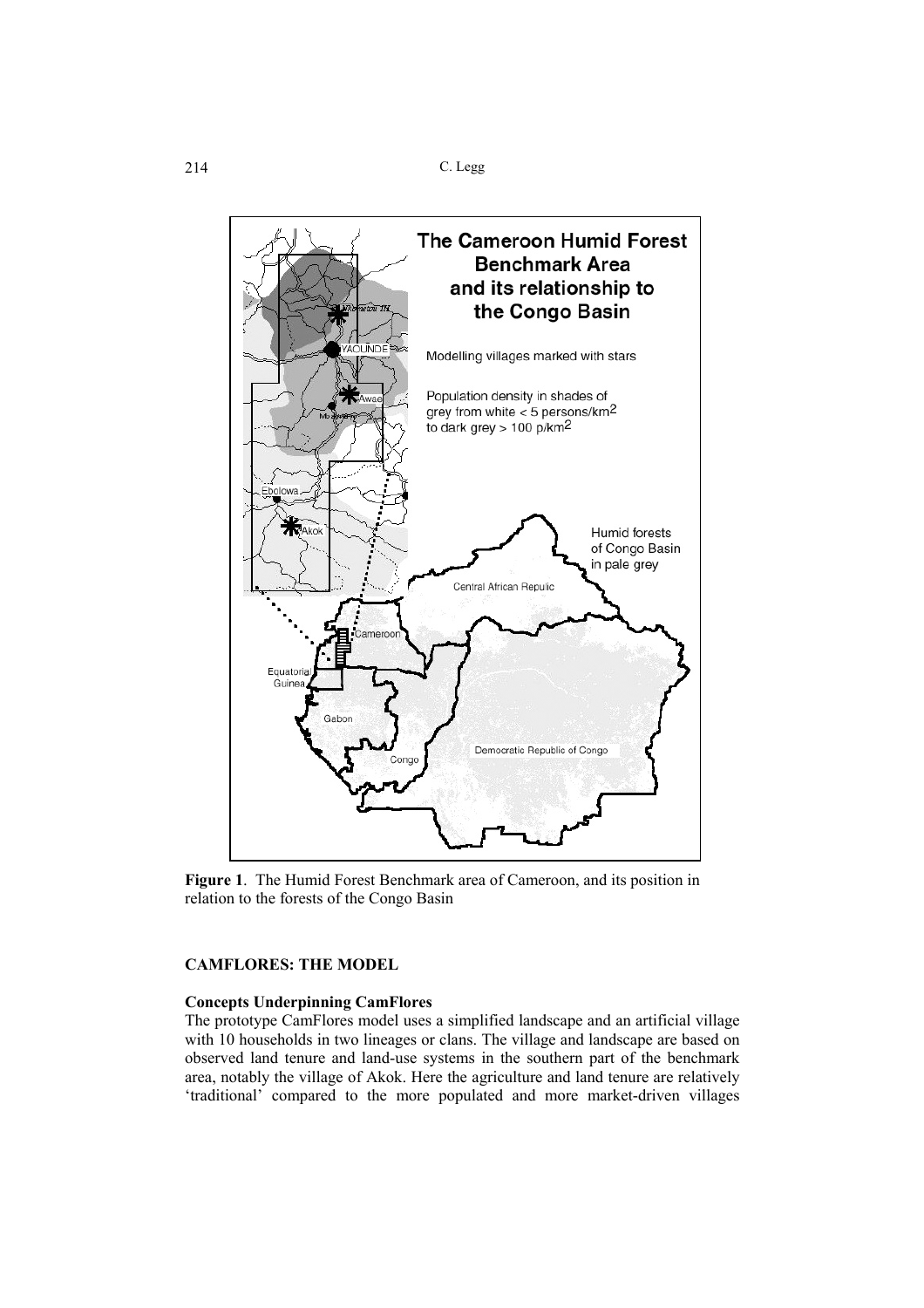further north. Forest and long-fallow land are owned by the lineage, and all cultivated land by the household. There is no rental or other transfer of land between households.

Three distinct agricultural systems are practiced: mixed food–fallow cycles with up to eight years in fallow and only rare recruitment of new land from forest; cocoa agro-forests which are mainly stable but are occasionally developed from newlycleared forest; and forest melon–plantain fields which form part of a long fallow cycle in secondary forest. In addition, there are large areas of forest, logged over and secondary, from which villagers obtain meat, fish, timber, medicinal plants and other non-timber forest products. Preliminary comparisons of aerial photographs from the 1970s with recent satellite imagery suggests that this land-use mosaic has been relatively stable over a period of about 25 years. Census data suggests that village the resident population is also stable, with migration to urban centres offsetting population growth. The prototype model should therefore maintain a 'steady state' over time-scales of 20-40 years, and parameterisation and internal calibration of the model will be directed at achieving this stable state before applying the model to the real, and more complex, data from the three test villages.

The key feature of the prototype model is the relationship between household and land patch, and the way in which actions in either household or patch are governed by this relationship. This is illustrated graphically in Figure 2. Information from the land patch (land-use, area, rainfall) is passed to the household. On the basis of this information, and depending on the nutritional and economic requirements of the household, and on the availability of male and female labour within the household, labour is then sent to the patch. This allows work (clearing, planting, weeding, harvesting) to be done on the patch. As a result of this expenditure of labour, and dependent on other variables such as rainfall, soil fertility, and attacks of pests and diseases, food and other produce from the patch is returned to the household. No agricultural activities can occur on the patch unless labour is allocated, and although natural vegetation including forest and it's hosted biodiversity can continue to grow in the absence of labour, no benefit from this flows to the household unless labour is invested.



**Figure 2**. Basic relationships between households and land patches

Expansion of this basic model by incorporation of multiple land patches and multiple households, plus linkages through tenure relationships, results in a more complex model structure, as illustrated in Figure 3, but the basic relationships of household to patch remain, and flows of information, labour and produce are essential to the functioning of the model. This basic bi-partite structure of Simile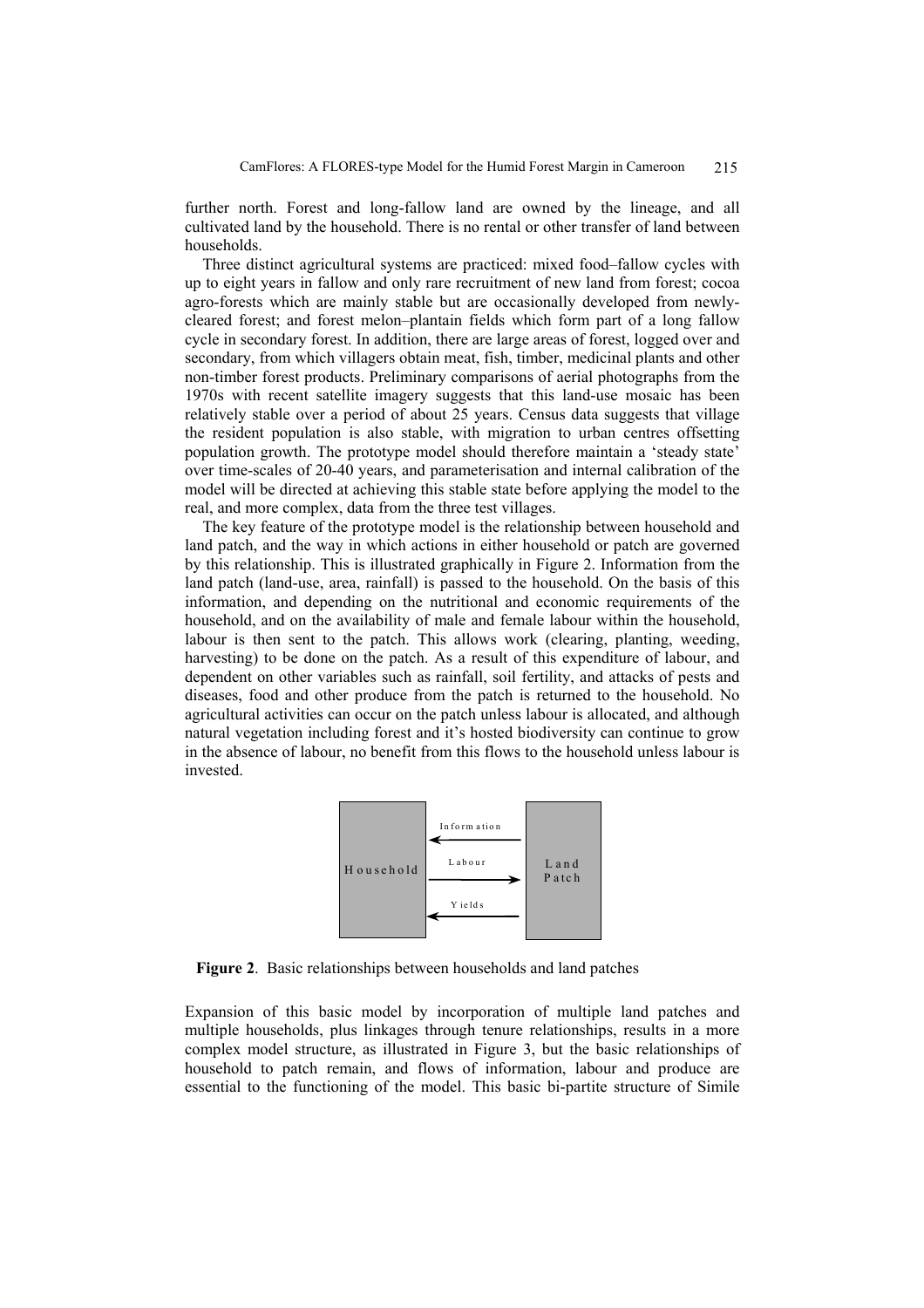216 C. Legg

model first developed during construction of the original FLORES model for an area in Western Jambi Province, Sumatera (Vanclay *et al*. 2003a), and appeared again in the Mafungautsi model in Zimbabwe (Prabhu *et al*. 2003). Models with this structure are known as FLORES-type models within the Simile modelling community.



**Figure 3**. Structure of model linking households to land patches

Decision-making at the household level is crucial to allocation of labour, and also to sales of produce and expenditure on inputs. The decision-making process is still modeled in a simplistic way, based on a series of rules and priorities. Activities which must be carried out at a particular season or when an important crop is ready for harvest, for example the cocoa harvest, are given priority over those activities which can occur at any time and are not labour-intensive, for example fuelwood gathering and hunting. Allocation of labour depends on nutritional and economic requirements of the household, and every person-week of labour allocated produces the same effect per unit area of land in the patch in the prototype model. There are no productivity differences between individuals or households, although labour availability is modified by nutritional intake of the household, and a household with negative assets in terms of food stocks and cash ceases to exist after a short time interval.

The decision-making process is illustrated in Figure 4. A decision to allocate labour is made in two stages. Firstly, a Boolean decision whether or not to allocate labour is made on the basis of information from the land patches on work needing to be done, and the requirements of the household. The second decision on how much labour to allocate is taken on the basis of the area of the land patch, a labour norm indicating the number of person-weeks per hectare to accomplish the required task, and the availability of labour within the household. Some tasks, such as fallow clearing, may take more than one week to complete. In these cases, the maximum labour available in the household is allocated, and at the end of the week information from the land patch indicates what percentage of the task is now complete.

Many sub-models exist within the two main components of CamFlores. Within the land-patch are four sub-models for the main agriculture and forest systems. For each land patch, only one of these models is active, depending on the land-use of the patch. The land-systems sub-models include simple growth models for crops, weeds and other natural vegetation, growth and yield being a function of rainfall, soil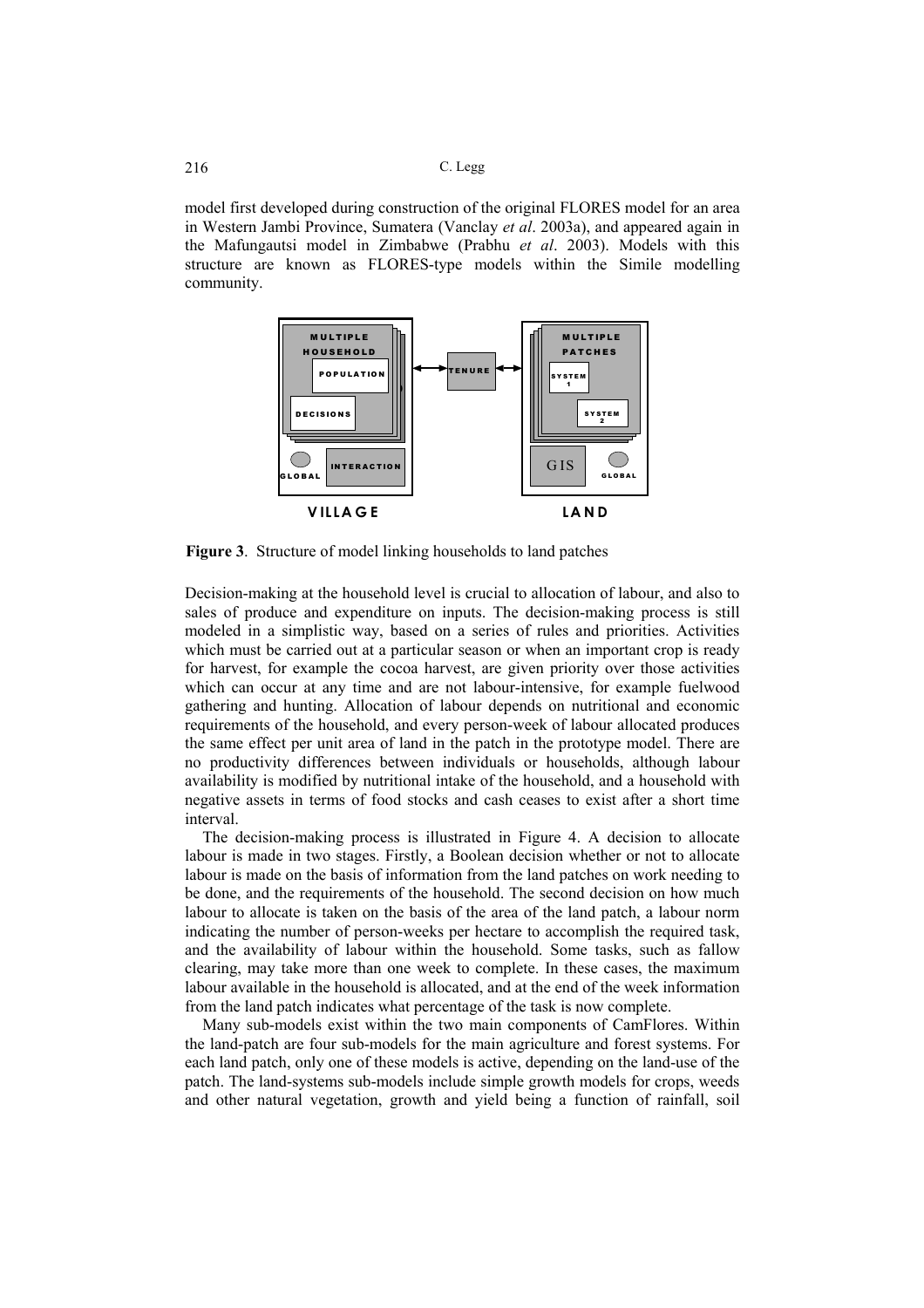fertility and pest and disease attack, as well as depending on labour inputs in the case of crops. There are also sub-models for soil nutrients and soil moisture, linked with the land-system models. The village sub-model includes 10 household submodels, dealing with population, labour, stocks and decisions. The decision models are linked to land-patches through tenure relationships. Flows of information from land-patches including land use (patch state), patch area, rainfall and the condition of crops and natural vegetation proceed to households via tenure linkages, and labour flows from household to patch through the same route. Yields from patches are passed to the households owning the patches, and accumulate in the stocks submodel, from where they feed the household or are sold to generate cash.



**Figure 4**. Model of the labour-allocation decision-making process

### **Data for the Model**

Three forms of data have been collected for the model: maps, socio-economic data and biophysical data. Most of the map data has been generated within the project, using GPS and remote sensing (Robiglio *et al*. 2003). All roads, tracks and buildings within the study villages were mapped early in the project, and householder names were linked to physical houses. Mapping of individual land patches using GPS has become possible with the removal of GPS 'selective availability', and patches as small as 0.1 ha can now be mapped with an accuracy of plus or minus 10%. A combination of simple GPS units and hand-held computers is used for consistent field data collection. The land-use and owner of each land patch is recorded. It is rarely possible to map every land patch, and in most villages there are considerable areas of land which do not belong to individuals. This 'matrix' of land within which the cultivated patches occur is mapped using high-resolution satellite imagery. Village maps at 1:20,000 scale are prepared from Ikonos satellite images, with a spatial resolution of 4 metres. To allow village-level modelling to be extrapolated to the remainder of the benchmark area, land-cover maps of the whole benchmark are being prepared at a scale of 1:100,000 scale from Landsat 7 ETM imagery. The two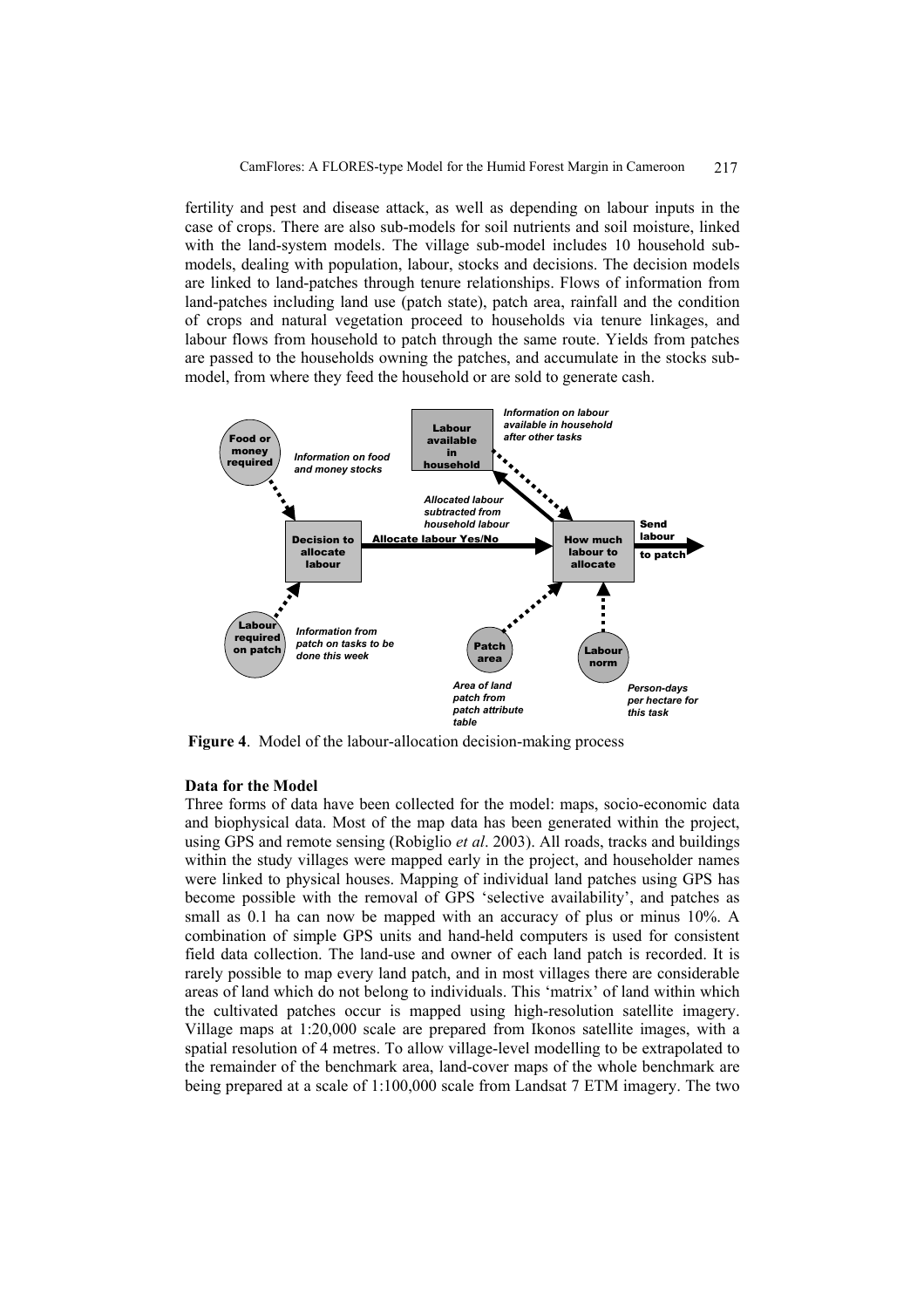sets of remote sensing derived maps share a common hierarchical nested legend, derived from the Land Cover Classification System (di Gregorio and Jansen 2000) which allows for mapping of sub-classes at detailed scale and merging of these classes in less detailed maps.

Socio-economic data at household and village level has been collected from Benchmark villages and from the ASB test villages by previous IITA surveys, and an initial task was to relate these data to the currently observed distribution of houses and householders. This task was not trivial due both to inconsistencies in the original surveys, and to the dynamics of households over the five-year period between original data collection and the present study. Fieldwork by ASB technicians, with iterative questioning of householders, resulted in satisfactory linkages being obtained for almost all data. Some new socio-economic data related to market access of benchmark villages are currently being collected.

Other relevant socio-economic data relate to food consumption and market prices. Much data have been collected (e.g. Leplaideur 1985, Gabaix 1966, Dury 1999, Dury *et al.* 2000), but careful study indicated many internal inconsistencies. Most of these have now been resolved by discussion within the modelling working groups, and the results have been incorporated in the model. Data on labour allocations for specific farming tasks in the villages have also been compiled from a range of sources, and an agricultural labour calendar compiled for use in the model.

Biophysical data (crop and other plants growth and yields, crop chemistry, soil chemistry and rainfall) have been collected mainly from within the IITA. Some data on planting densities and yields from mixed food crop fields in the ASB trial villages have been collected within the ASB project itself, while other data on plant and soil chemistry have been provided by other IITA researchers.

## **PRELIMINARY FINDINGS FROM BUILDING CAMFLORES**

The performance of the prototype model can be demonstrated with three examples, showing changes in land-use, labour allocations, and cash reserves in households.

### **CamFlores Simulation of Land-Use Dynamics**

Figure 5 shows changes in land-use, as indicated by the 'patch-state' of about 600 land patches, during a five-year model run. The 40 possible patch-states are outlined in Table 1. In Figure 5, upward lines are a result of model design and represent age of a field and succession of the forest. Downward lines are an emergent property, and reflect how the model simulates clearing of some land patches at six-monthly (e.g. fallow) and two-yearly intervals (e.g. forest cleared for melons). The basic dynamics of the land systems are effectively modeled in this prototype, although for a relatively simple set of tenure and land-use options.

### **Simulation of Labour Availability**

Figure 6 shows simulated female and male labour availability in 10 households following weekly labour allocation over a period of one year. Male labour is is greatest demand for fallow clearing during the first and third quarters of the year, and for the cocoa harvest during the fourth quarter. Female labour requirements are greatest following fallow clearing, when planting, weeding and harvesting are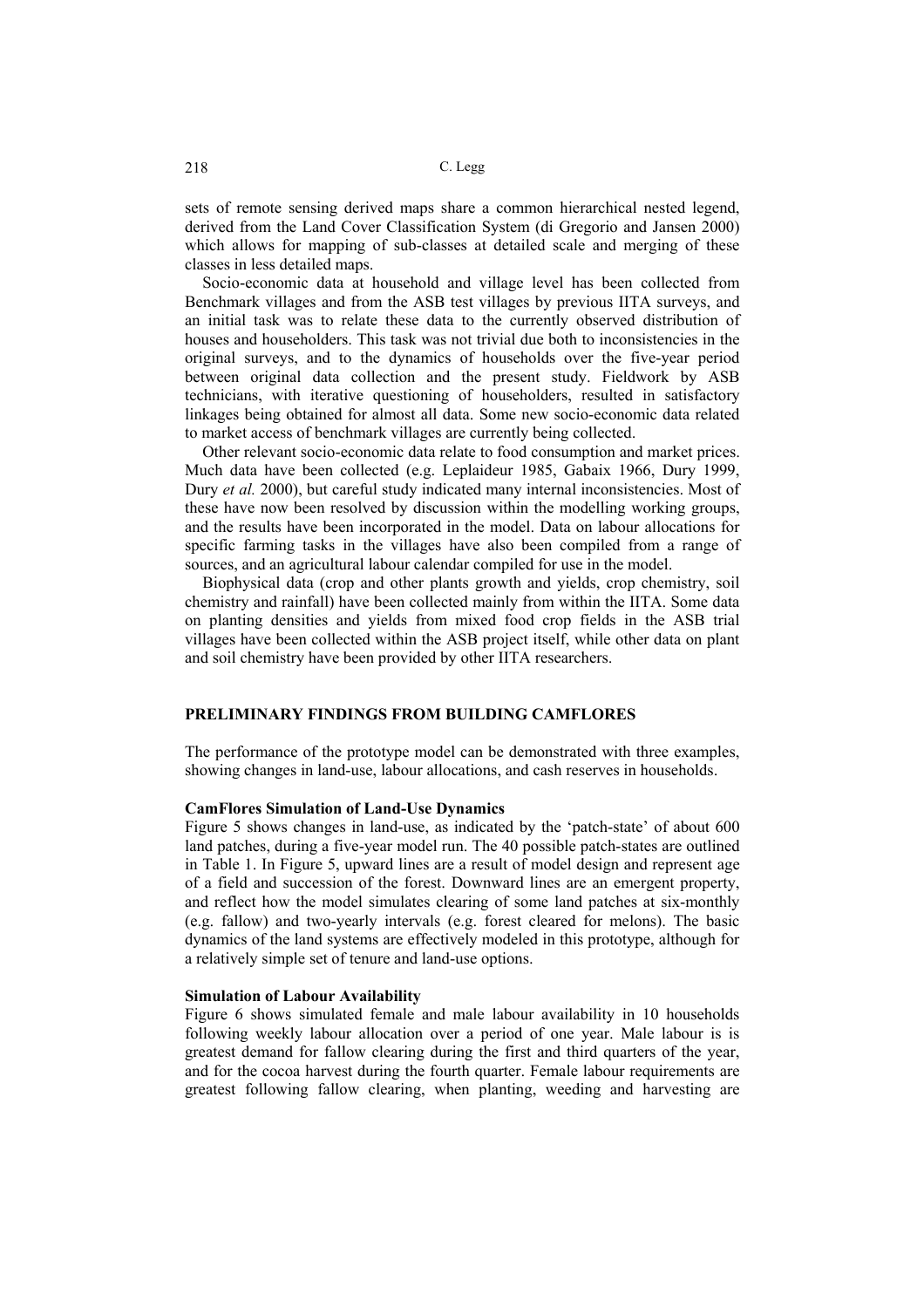undertaken in mixed food fields. Simulated labour allocations appear plausible, although occasional short periods of negative labour availability are of course physically impossible. Considerable manipulation of labour norms was necessary to arrive at this qualitatively acceptable result. Some of the original published labour figures used in the model were found to be unrealistically high, and did not permit basic tasks of land clearing and planting to be undertaken by any of the households. Detailed discussion with farmers and other researchers indicated that the labour norms arrived at by a process of trial and error were in fact closer to people's personal experience than the original published norms.

|  |  |  |  |  | Table 1. Patch-state codes used in the prototype of CamFlores |
|--|--|--|--|--|---------------------------------------------------------------|
|--|--|--|--|--|---------------------------------------------------------------|

| State    | Class                         | Comments                                    |
|----------|-------------------------------|---------------------------------------------|
|          | Cocoa                         | No change during simulation                 |
|          | Forest Melon/Plantain         | Cleared from old secondary forest.          |
|          |                               | Revert to young secondary forest (state     |
|          |                               | 25) after 2 years.                          |
| $4 - 7$  | $1st - 4th$ season mixed food | Age to next patch state after 6 months.     |
| $8 - 24$ | Fallow                        | Age every 6 months. Some older fallows      |
|          |                               | selected for clearing every half year, thus |
|          |                               | changing to patch-state 4.                  |
| 25-40    | Long fallow and forest        | Age every year. Some converted to           |
|          |                               | patch-state 3 (melon) every 2 years.        |





Notes: State 1 is cocoa; 4–7 are successive seasons of mixed-food fields; 8–24 are fallows of increasing age; and 25–40 are secondary forest of increasing age.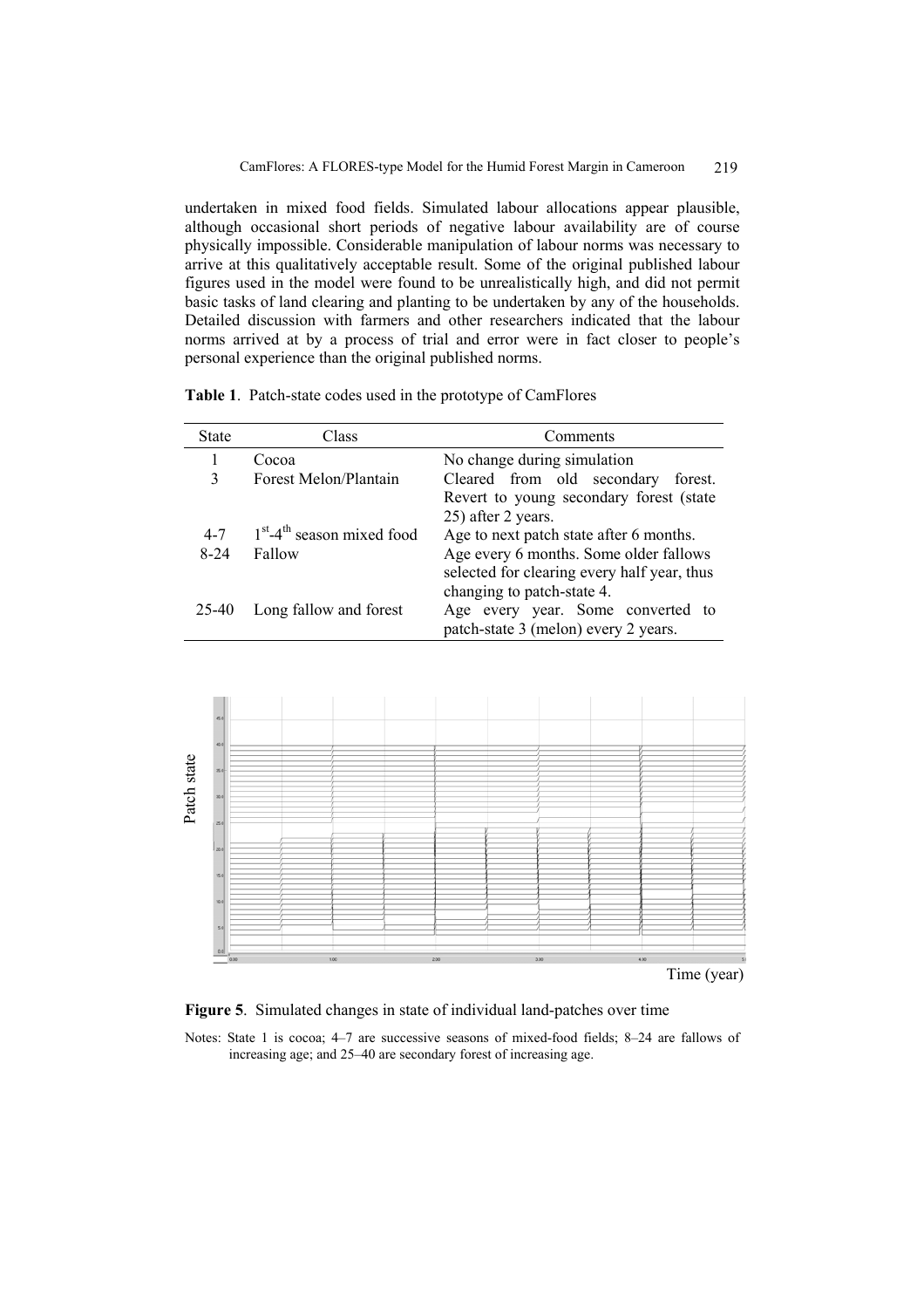220 C. Legg

### **Simulated Household Cash Income**

Figure 7 shows household cash reserves modeled over a period of two years. While the details of cash income will be critically dependent on commodity, and especially cocoa, prices, the general trend of reserves appears reasonable. The main income for each household occurs following the cocoa harvest late in each year (time 0.8 to 0.95 years). Supplementary income is also derived from sale of produce from mixed food fields in the middle of each year, and at the end of the year, although the latter is masked by the income from cocoa. The divergence between cash reserves of individual households increases as the simulation proceeds. Initial sensitivity analysis indicates that this divergence depends on commodity prices. Sensitivity tests also drew attention to the need to vary initial cash reserves of the households consistent with the size of their land holdings.



**Figure 6**. Simulated male (bottom) and female (top) labour availability by household by week for one year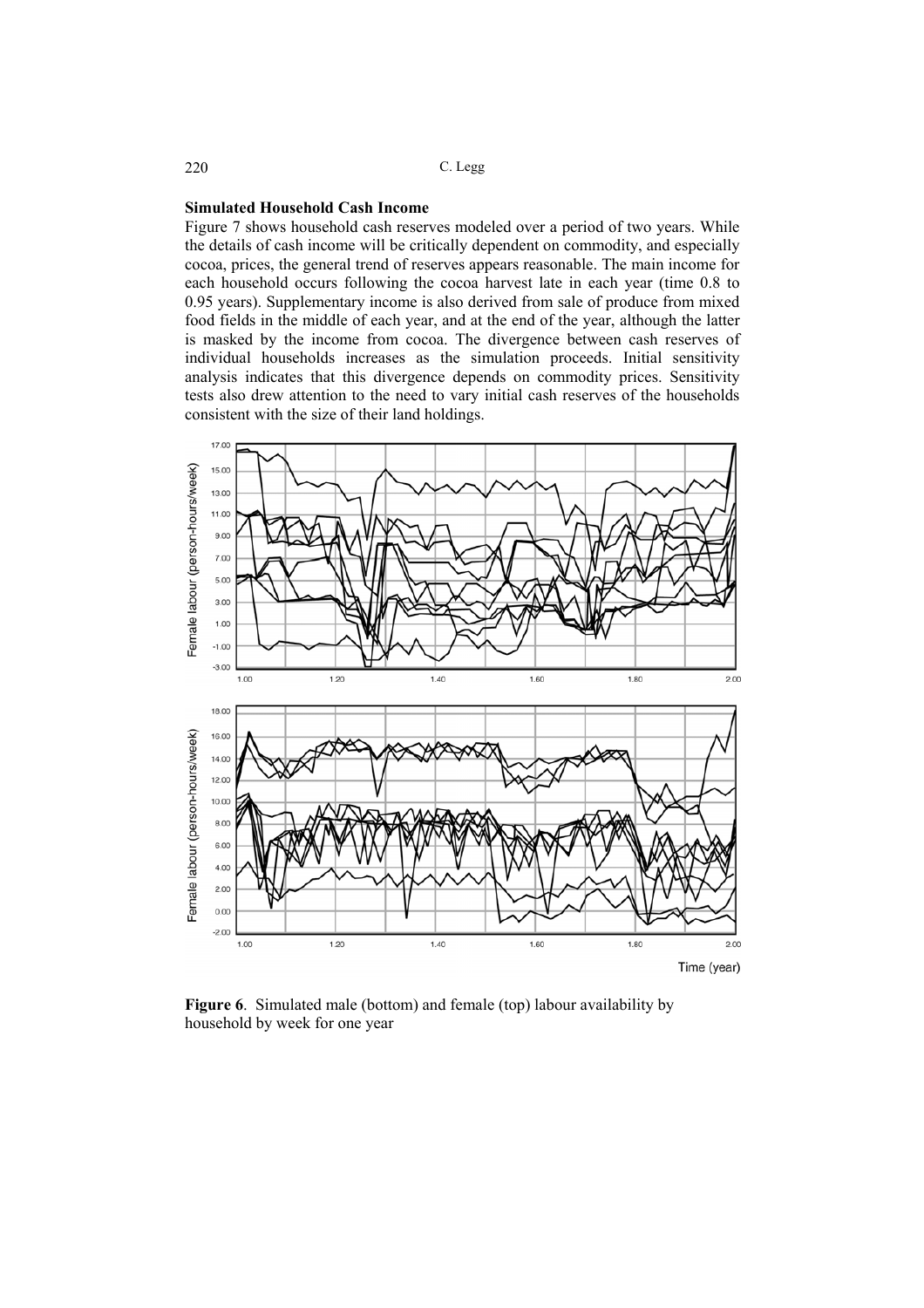#### **CONCLUDING COMMENTS**

The prototype model is now complete, and testing is well advanced. The model appears to respond in an intuitively correct way to changes in rainfall, commodity price and other external variables, and the importance of labour is dramatically demonstrated. Plans for further development of the Cameroon FLORES-type models are now formulated, and the implications of the Cameroon experience for construction of other similar models can be assessed.



**Figure 7.** Simulated cash reserves by household during a two-year period

## **Future Plans for CamFlores**

Collection of basic geographic data from the three study villages is still continuing. Mapping of fields by GPS will probably continue for the life of the project, so as to provide information on the dynamics of land-use in the villages, and in particular the reasons for selection of particular fallow patches amongst many others for clearing. Biophysical data on crop growths and yields, and on effects of pests and diseases, is probably as complete as necessary for preliminary modelling, but new data will be continually assessed and used to modify model parameters as necessary. Collection of data for extrapolation of village model results to the benchmark and the ecozone continues. Additional socio-economic data from other villages in the benchmark are currently being collected, and land-cover maps for the entire benchmark are being prepared by remote sensing. An assessment of land-cover change in selected areas of the benchmark over the past 25 years will be undertaken using historic aerial photography, and this information will be used to check model calibration.

Once the prototype model runs stably over medium time-scales (20-40 years) the model will be adapted to deal with real data from the three study villages. This will necessitate the incorporation of new agricultural systems, for example monoculture maize, tomatoes and oil palm, and also the application of fertilizers and irrigation. The decision models will have to become more complex to model more realistically differences between households, to permit cooperation between households in terms of transfer of labour and cash, and to allow for adoption and spread of innovation.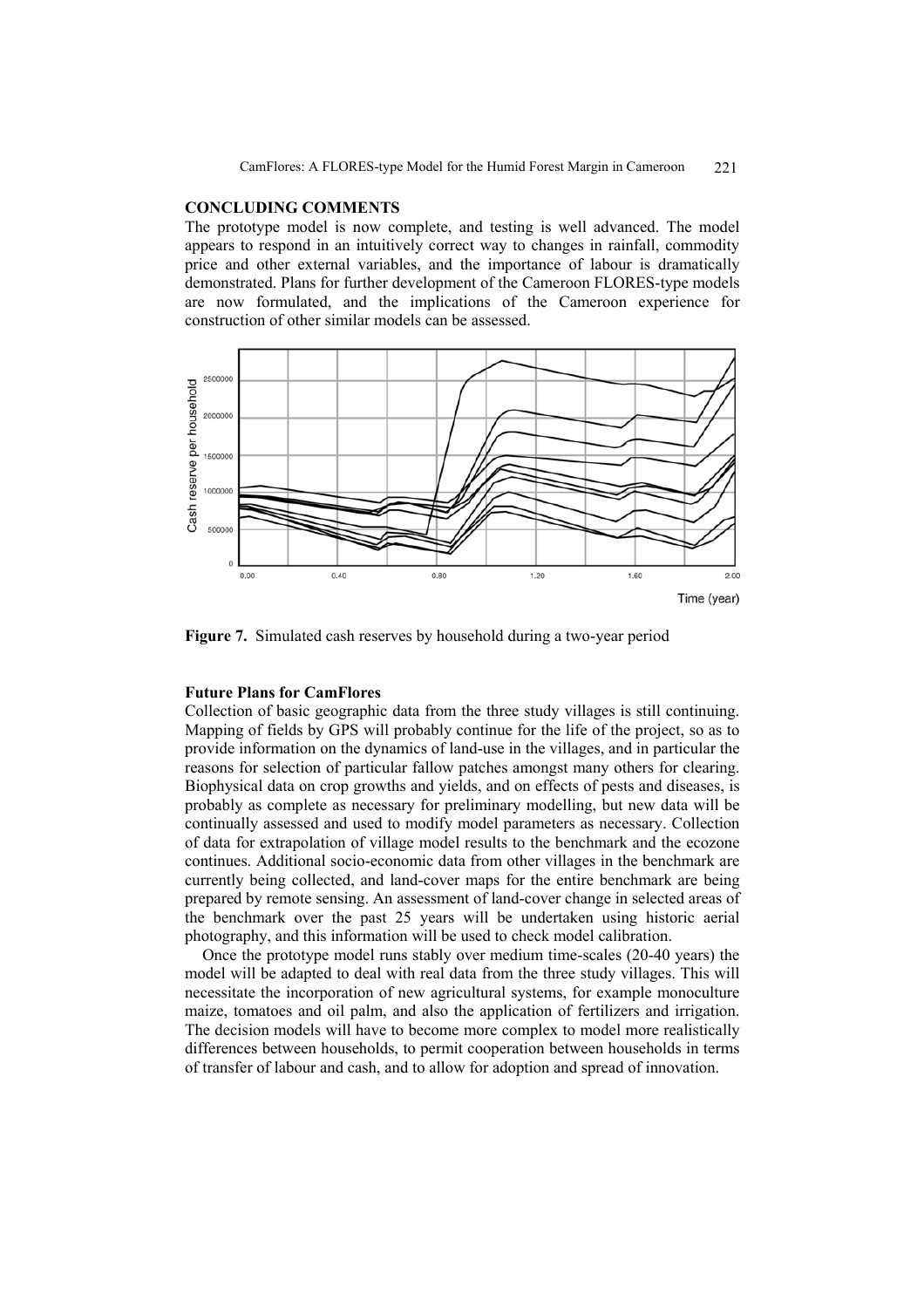#### **Implications for Building Other Models**

The CamFlores model is the most complex FLORES-type model so far attempted. This is largely a result of the extreme complexity of rainforest agricultural systems, where a wide range of plant species are cultivated together, both to provide a varied diet and to provide protection against pest or disease attack on one or more species. If this modelling project is successful, then this should provide great encouragement to modelers elsewhere who will normally be dealing with more simple systems. If the household decision model evolves along the planned route, allowing for more individuality and adoption of innovation, this would have important application other FLORES-type models since the decision-making is probably the least realistic aspect of all current FLORES models.

#### **REFERENCES**

- Achard, F., Eva, H.D., Stibig, H-J., Mayaux, P., Gallego, J., Richards, T. and Malingreau, J-P. (2002), 'Determination of deforestation rates of the world's humid tropical forests', *Science,* 297(5583): 999-1002.
- Carpenter, S., Brock, W. and Hanson, P. (1999), 'Ecological and social dynamics in simple models of ecosystem management', *Conservation Ecology,* 3(2): 4, [http://www.consecol.org/vol3/iss2/art4](http://www.consecol.org/vol5/iss2/art24), accessed 30 January 2003.
- Di Gregorio, A. and Jansen, L.J.M. (2000), *Land Cover Classification System*: *Classification Concepts and User Manual*, FAO, Rome.
- Douthwaite, B., Weise, S., Gockowski, J., Keatinge, D., Manyong, V. and Baker, D. (2001), 'IITA's benchmark approach: Putting INRM into practice', 2<sup>nd</sup> INRM Workshop, CIAT, Cali, Colombia, August 2001.
- Dury, S. (1999), 'Les conditions economiques d'adoption d'innovations agro-forestieres: Le cas de l'aboriculture fruitiere au centre de Cameroun', Rapport IRAD-IITA-CIRAD, Yaounde, Cameroon.
- Dury, S., Gautier, N., Jayet, E., Mba, M., Tchamba, C., Tsafack, G. (2000), 'La consommation alimentaire au Cameroun en 1996', Rapport ECAM, CIRAD-DSCN-IITA, Yaounde, Cameroon.
- Gabaix, J. (1966), 'Le niveau de vie des populations de la zone cacaoyere de Centre Cameroon', Enquete 1964-65, SEDES, Paris.
- Gockowski, J. and Baker, D. (1996), 'An ecoregional methodology for targetting resources and crop management research in the humid forests of Central and West Africa', Paper presented at the 1996 biennial meeting of Rockefeller social science research fellows, 15-17 August, Nairobi.
- Jones, A., Seville, D. and Meadows, D. (2002), 'Resource sustainability in commodity systems: The sawmill industry in the Northern Forest', *System Dynamics Review,* 18(2): 171-204.
- Legg C. and Robiglio, V. (2001), 'Spatially explicit modeling of landscape change at the humid forest margin in Cameroon', 2<sup>nd</sup> INRM Workshop, CIAT, Cali, Colombia, August 2001.
- Leplaideur, A. (1985), 'Les systemes agricoles en zones forestieres: les paysan de centre et du sud Cameroon', IRAT, Montpelier.
- Levins. R. (1966), 'The strategy of model building in populations biology', *American Scientist*, 54(4): 421-431.
- Lynam, T., Bousquet, F., Le Page, C., d'Aquino, P., Barreteau, O., Chinembiri, F. and Mombeshora, B. (2002), 'Adapting science to adaptive managers: Spidergrams, belief models, and multi-agent systems modeling', *Conservation Ecology* 5(2): 24, [http://www.consecol.org/vol5/iss2/art24,](http://www.consecol.org/vol5/iss2/art24) accessed 30 January 2003.
- Muetzelfeldt, R.I. and Taylor, J. (1997), 'The suitability of AME for agroforestry modelling', *Agroforestry Forum,* 8(2): 7-9.
- Muetzelfeldt, R.I. and Taylor, J. (2001), 'Developing forest models in the Simile visual modelling environment', Paper to IUFRO conference on *Forest Biometry, Modelling, and Information*